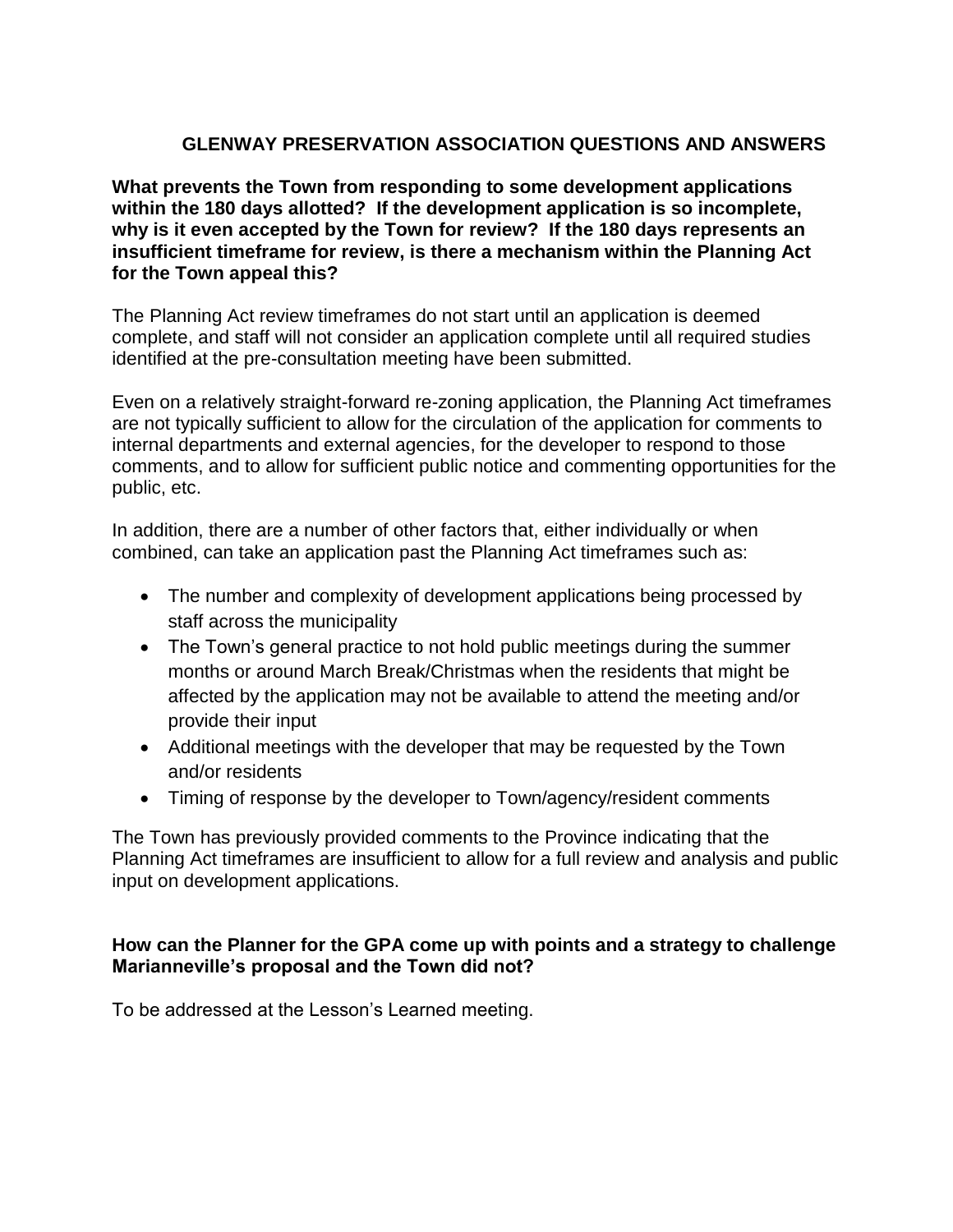# **There is so much gossip regarding the \$1M spent to support the Town going to the OMB. What is the actual accounting with some level of detail?**

The external fees related to the OMB hearing total \$588,291, broken down as follows:

| • External legal fees                        | \$489,841 |
|----------------------------------------------|-----------|
| • External planning consultant (witness)     | \$50,091  |
| • External planning consultant (plan review) | \$31,337  |
| • Hearing meeting space/sundry items such as | \$17,022  |
| planning assistance to locate and secure     |           |

# independent planner

#### **Who did the external planner, Ruth Victor, report to on Town Staff and what direction did she receive to defend the Town's Official Plan? Who is now the internal 'expert' on the Glenway file and the details around the final approvals?**

Ms. Victor reported to Council. Ms. Victor's role was set out in a Terms of Reference and was to process, review, and make recommendations to Council associated with an anticipated development application for the Glenway Golf Course.

Specifically, Ms. Victor's duties included:

- Act as the Town's Planning advisor for the development application
- Convene and attend the formal pre-consultation meeting with the Owner to identify the studies required to be submitted with the application in accordance with the Town's Official Plan
- Review the application for completeness in accordance with the Town's Official Plan
- Review and comment on the Planning Justification Report and consolidate other comments from external agencies, Council, and the public in support of making a final recommendation to Council on the application
- Draft the Public Meeting notice
- Prepare reports for Committee/Council's consideration
- Attend and participate in Committee of the Whole and Council meetings, Statutory Public Meetings and any other Public Information Centres as may be required by Council to answer questions from Council and the public
- Establish a protocol to be available to answer questions from, and provide information to, Council, staff, external agencies and residents throughout the Planning process
- Where possible, ensure that all Planning Act requirements are met with regard to application processing timelines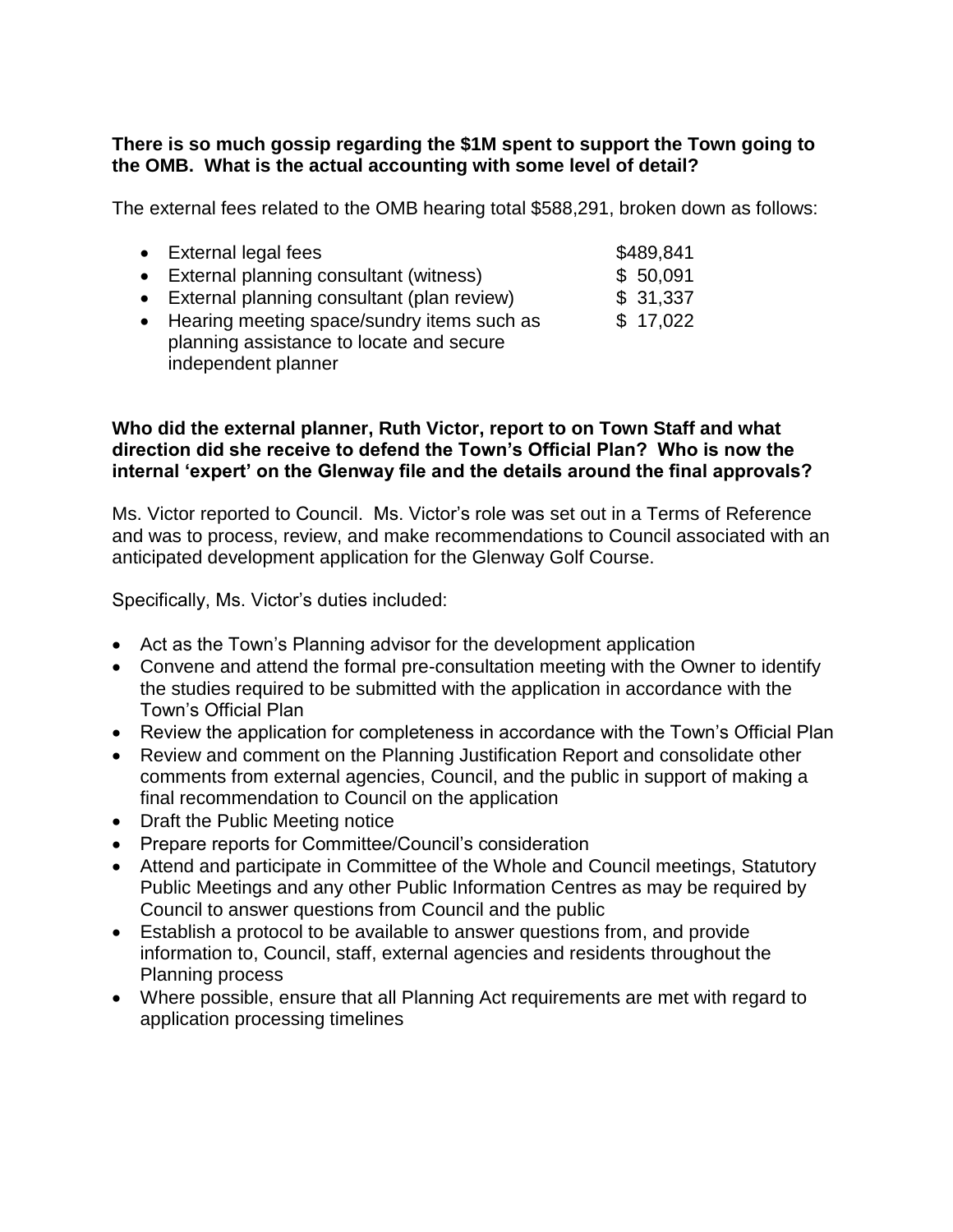The role of Town staff was to:

• Provide administrative support to Ms. Victor (e.g. mail notifications/letters as provided by the consultant such as the Notice of Complete Application, Statutory Public Meeting notice, notice of Committee of the Whole meetings, etc.); arrange meeting rooms as required; and arrange for consultant's reports to be included in Committee of the Whole agendas

Now that the plan is approved it is being administered by the Town through two processes (subdivision and site plan). On the subdivision matters, the Town has a Development Coordination Committee comprised of staff from Engineering Services, Planning, Legal Services, and the Town's engineering consultant (RJ Burnside). This committee ensures that all engineering and planning standards and legal requirements are met by the developer.

On the site plan matters, staff from Engineering Services, Planning, Building, and Legal Services review the plans to ensure all requirements and standards are met.

#### **Why were no Town staff called as witnesses to support the Town's position at the OMB hearing?**

To be addressed at the Lesson's Learned meeting.

**The OMB adjudicator suggested the fact the Town didn't attempt to purchase the Glenway lands demonstrated their lack of interest to protect it from development. We hear that the Town did consider purchasing Glenway in some manner years ago. What is the story?** 

To be addressed at the Lesson's Learned meeting.

**The GO Bus terminal location was a key reason for the OMB to support development as it was described as a major transit hub. As part of the Town's Secondary Growth Plan we see discussion of revamping transit to better support intensification including co-locating transit with GO Bus/Train to East Gwillimbury to promote much greater usage of transit. Why wasn't this part of Town's defense?**

To be addressed at the Lesson's Learned meeting.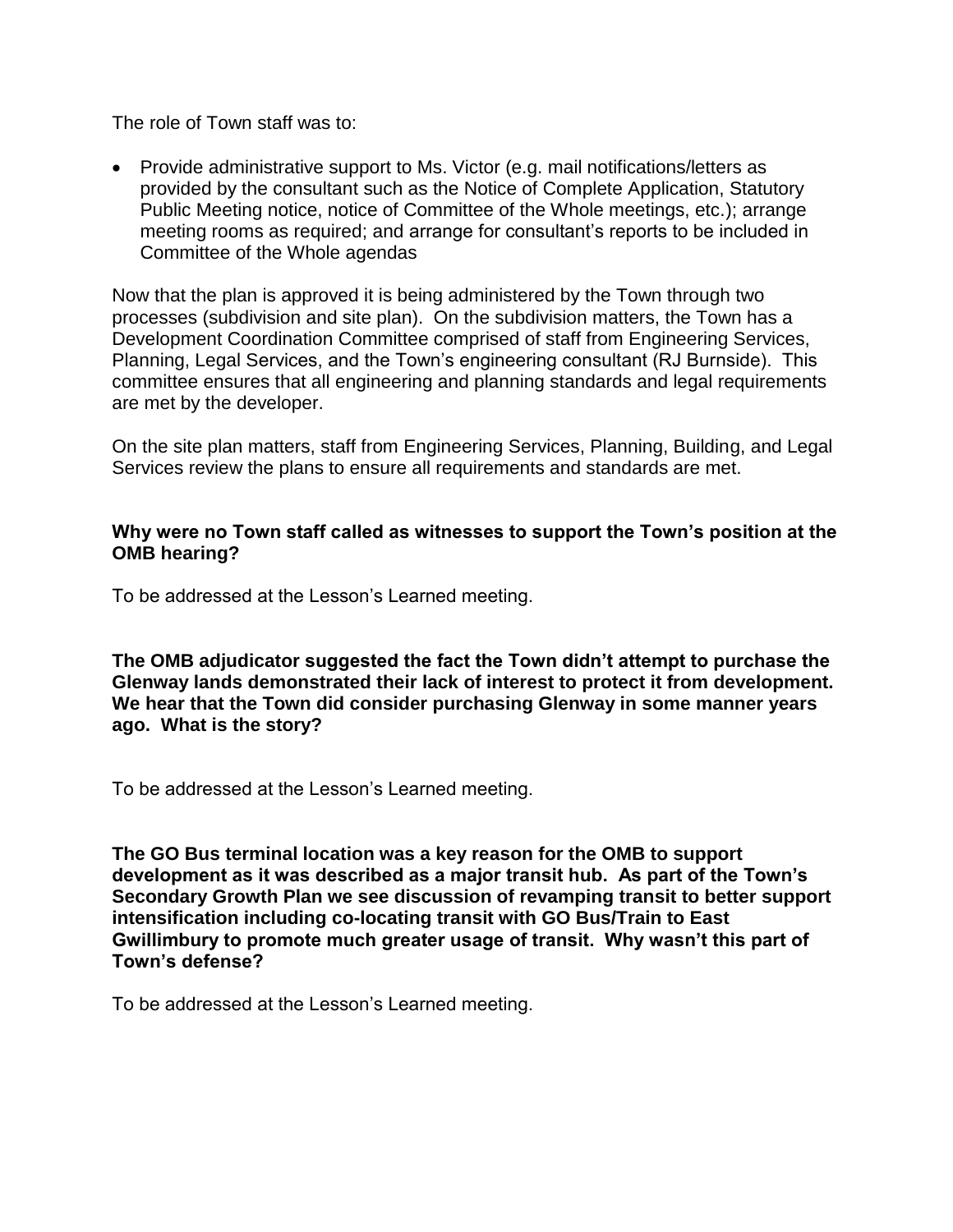#### **What specific activities or discussions have taken place between the Town and Marianneville since the OMB decision on April 23, 2014?**

On the subdivision portion of the plan, the developer and staff (through the Development Coordination Committtee) are reviewing and commenting on the detailed engineering design drawings to ensure all Town standards are met (e.g. stormwater management facility design and function, road grades, servicing requirements, lot grading, sidewalk and trail locations, etc.) and that all conditions are satisfied.

For the site plan application for the former clubhouse area, a Public Information Centre has been scheduled for February  $24<sup>th</sup>$ , following which the developer will be seeking approval in principle from the Town. Staff will then review the detailed building permit, landscape, servicing, etc., drawings and will prepare a site plan agreement.

The developer has also made a formal request for servicing allocation for the former clubhouse area (proposed townhouse development) and the lands between Eagle, Brammar, Peevers, and Millard. Staff is reviewing this request along with all other development applications and will be reporting to Committee of the Whole in April/May.

#### **Please explain the details of what is going into the 'blank boxes' on the approved subdivision plan (ie. The proposed Town Houses and condos behind Kirby, Crossland Gate, the former clubhouse lands etc.). Can we see some visual representations of what is being proposed?**

These areas will be developed through individual site plan applications, similar to the current site plan for the former clubhouse lands. While no site plan applications have been submitted for the balance of these areas, the OMB-approved plan and draft urban design guidelines do provide some details in terms of the number and type of units contemplated for these blocks, as follows:

| Block 159   | Former clubhouse                                                                     | 74 townhouses                       |
|-------------|--------------------------------------------------------------------------------------|-------------------------------------|
| Block 160   | Medium density block along Davis Drive                                               | $± 149$ townhouses                  |
| Block 161   | Condo block west of the hydro corridor:                                              | $±$ 25 detached homes               |
| Block 162   | Condo block south of the new Street "B"<br>between Glenway Circle and Crossland Gate | $± 10$ detached homes               |
| Block 163   | Condo block south of John Bowser Crescent                                            | $±$ 16 detached homes               |
| Block 164   | High density block along Davis Drive                                                 | $±$ 298 apartment units             |
| Block 165 - | Mixed use block along Davis Drive                                                    | $± 12$ townhouse/live-work<br>units |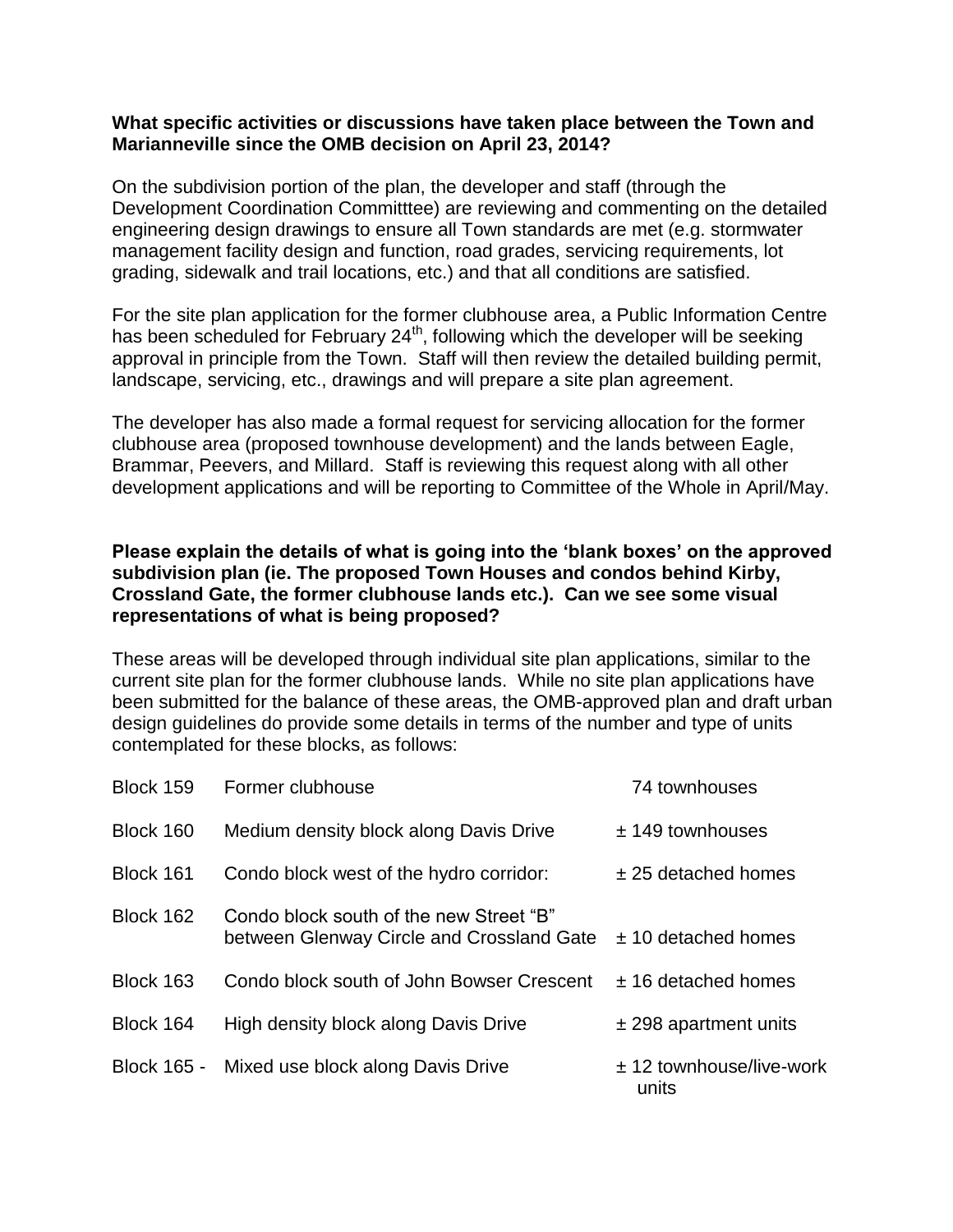Once a site plan application has been filed, and if directed by Council, the specific details in terms of landscaping, fencing, parking, etc., would be made available at a future Public Information Centre (similar to what is being done with the current site plan application on the former clubhouse lands).

#### **What opportunities are you focusing on to make the 'interface' between established homes and new ones least obtrusive and most compatible?**

Before the final details can be known in terms of what can and cannot be accomplished with the Interface Compatibility Plan, the engineering design drawings must be further advanced. However, in general staff is focussing on items such as grading compatibility, fencing and tree planting (within the new lots, existing lots, and within open space and stormwater management areas where they will abut existing homes).

As an example, staff is currently reviewing the engineering drawings with a view to minimizing the number and width of maintenance road accesses into the future stormwater management areas. Depending on the results of this analysis, it may create additional space in the stormwater management areas behind the existing homes, thereby providing opportunities for additional plantings, which can then be included as part of the Interface Compatibility Plan.

Residents will also be provided with an opportunity to provide input at a future Public Information Centre, following which Town staff will then review and evaluate the comments against the engineering and zoning requirements.

#### **What is the closest that a new house can be built to the existing backyard fence? What is the current standard in Glenway and will you be ensuring consistency between established and new?**

The rear yard setbacks for the new homes vary depending on location, and range from 8.0 – 8.5 metres. In a few locations (generally where additional grading is required) a minimum 15.5 metre rear yard setback is required. The current rear yard setback standard in Glenway is 7.5 metres.

#### **What is the process planned for developing a 'Compatibility Interface Plan'? How can we have input into that prior to its writing? Will the developer be obligated to adhere to such a plan? Or….who will the author of this plan be? Town Staff or the developer?**

The Interface Compatibility Plan is drafted by the developer in coordination with the engineering design drawings. The Interface Compatibility Plan must be drafted in conjunction with the preparation of the engineering drawings to understand the grading requirements of the subdivision and what can and cannot be accomplished in terms of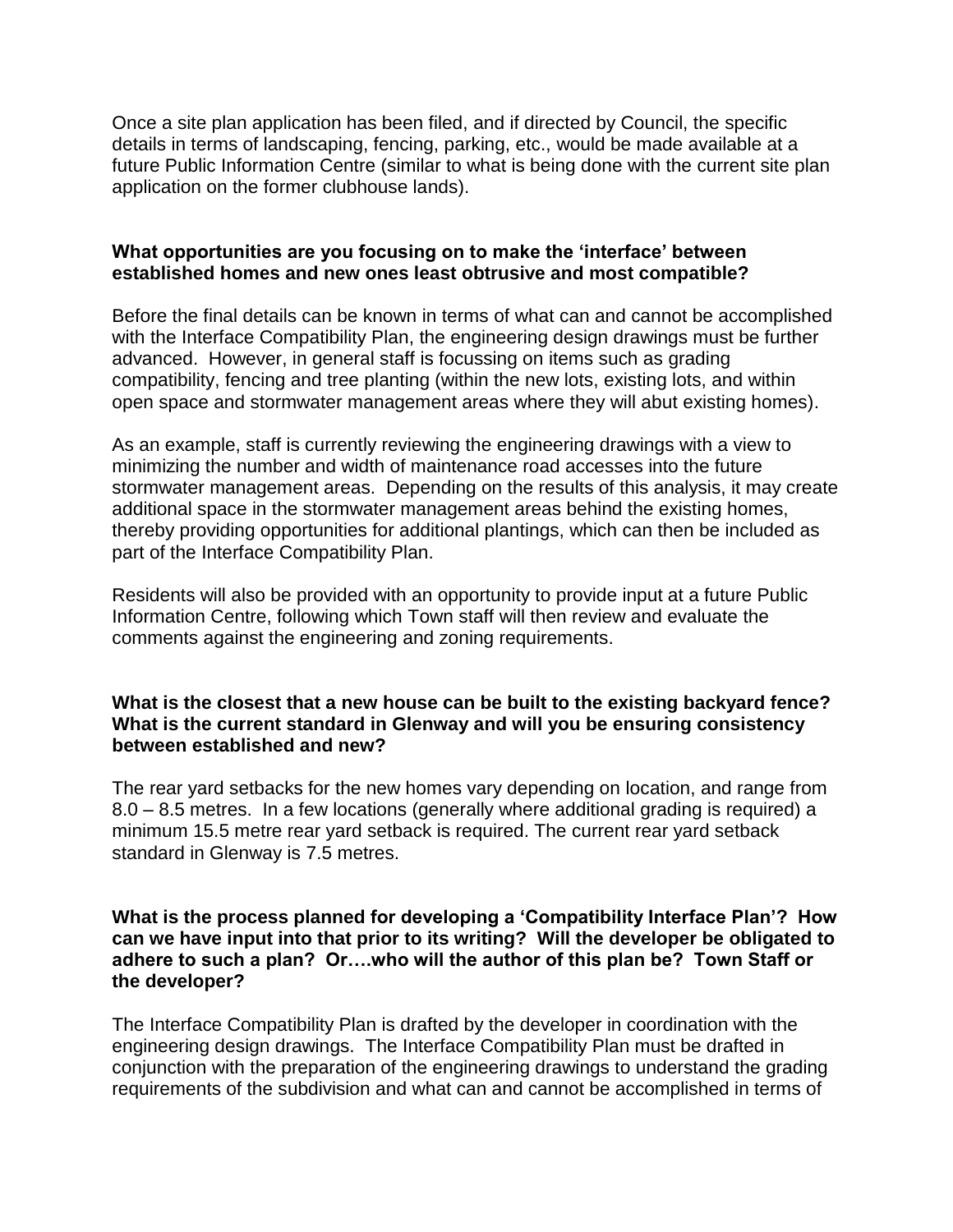tree planting, fencing, etc. The Town's Development Coordination Committee then provides comments and recommendations on the plan (e.g. refer to the example above regarding the number and width of maintenance road accesses into the future stormwater management areas and the resulting opportunities for more tree plantings).

Residents will also be provided the opportunity to provide input on the draft Interface Compatibility Plan, and staff will then review the comments against the engineering and planning standards to determine the extent to which the comments can be accommodated.

The developer is obligated through the Subdivision Agreement to implement the approved Interface Compatibility Plan.

#### **What is the best guess for the timeline for the East lands development (shovels in the ground, water and sewer allocation, agreement on final details of 'the plan', order of development etc.)? Does the Town still feel it has some 'leverage' with respect to water and sewer allocation timing?**

The subdivision and detailed site plan review processes both generally take between 6- 9 months to complete, following which a subdivision agreement and site plan agreement are entered into.

The next opportunity for Council to consider granting servicing allocation to this development (or a portion of this development) is April or May 2015. Given that this plan has received approval though the Planning process, it is staff's duty to process it as it would any other development, including evaluating the developer's request for servicing allocation in accordance with the Town's Servicing Allocation Policy and other considerations such as orderly development, completion of communities, and maintaining an on-going sales and building program.

The first phase of development is likely to be the medium density block on the former clubhouse site, as well the lands between Eagle, Peevers, Brammar and Millard

It is difficult to predict when grading and development will start in these areas as it depends on the developer satisfying all of the Town's and other agencies' conditions, and will require that servicing capacity be allocated to the plan from the Town. Should Council grant servicing allocation to a portion of this development in 2015, and should the developer satisfy all draft plan and site plan conditions in 2015, it is conceivable that grading could begin in the fall of 2015 or spring 2016.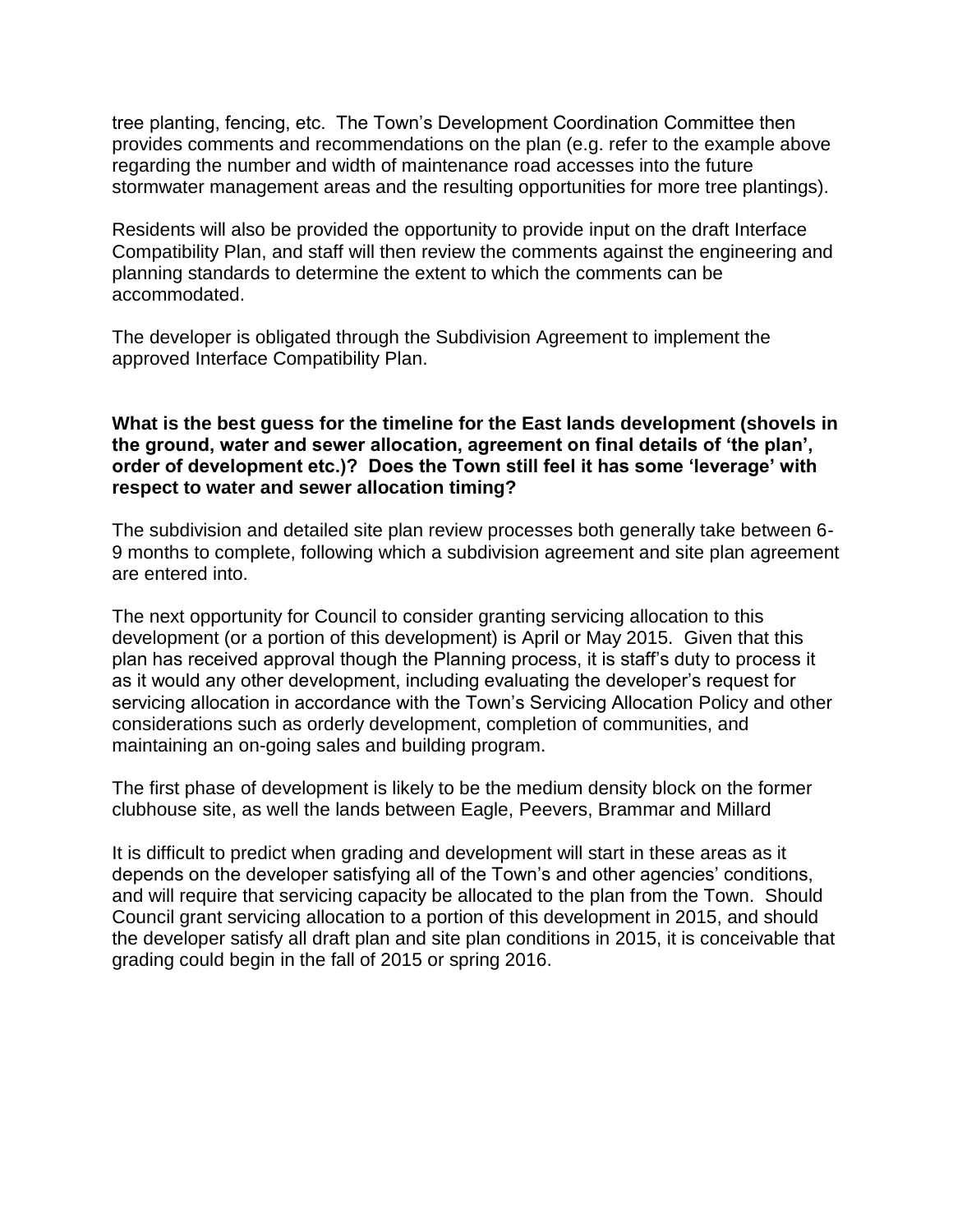#### **Will the Town be changing the approach to housing assessment (and the corresponding property taxes) for properties that will now no longer back onto green space? If so, when will this take place?**

The assessments are done by the Municipal Property Assessment Corporation (MPAC) and not the Town of Newmarket. The approach is current value assessment, which is an estimate of what the property would sell for. This approach would not change. Similarly, the tax rate will not change as the property is still residential and will continue to be taxed as such.

If there is any tax adjustment, it would be the result of an amended assessed value by MPAC for the property. Residents may contact MPAC for further information.

#### **Please explain the specific by-laws that pertain to 'like-to-like', heights, buffers, fences etc. etc.**

The Official Plan (Section 3.3.2.3) requires that new housing directly abutting existing homes should **generally** have a physical character similar to the existing neighbourhood in terms of density, lot sizes, maximum building heights, and minimum setbacks.

This OMB-approved plan and implementing zoning by-law for the new development has taken this into consideration by requiring similar-sized lots and development standards as exist for the existing Glenway homes in terms of setbacks, building heights, and lot coverage. In some instances, additional requirements regarding deck heights and encroachments have been included in the new development standards to further address compatibility.

A copy of the OMB-approved draft plan and by-law, and the existing Glenway development standards, are available from the Town.

There is no Town requirement to provide fencing between new and existing residential areas, however this is something that is being considered as part of the Interface Compatibility Plan.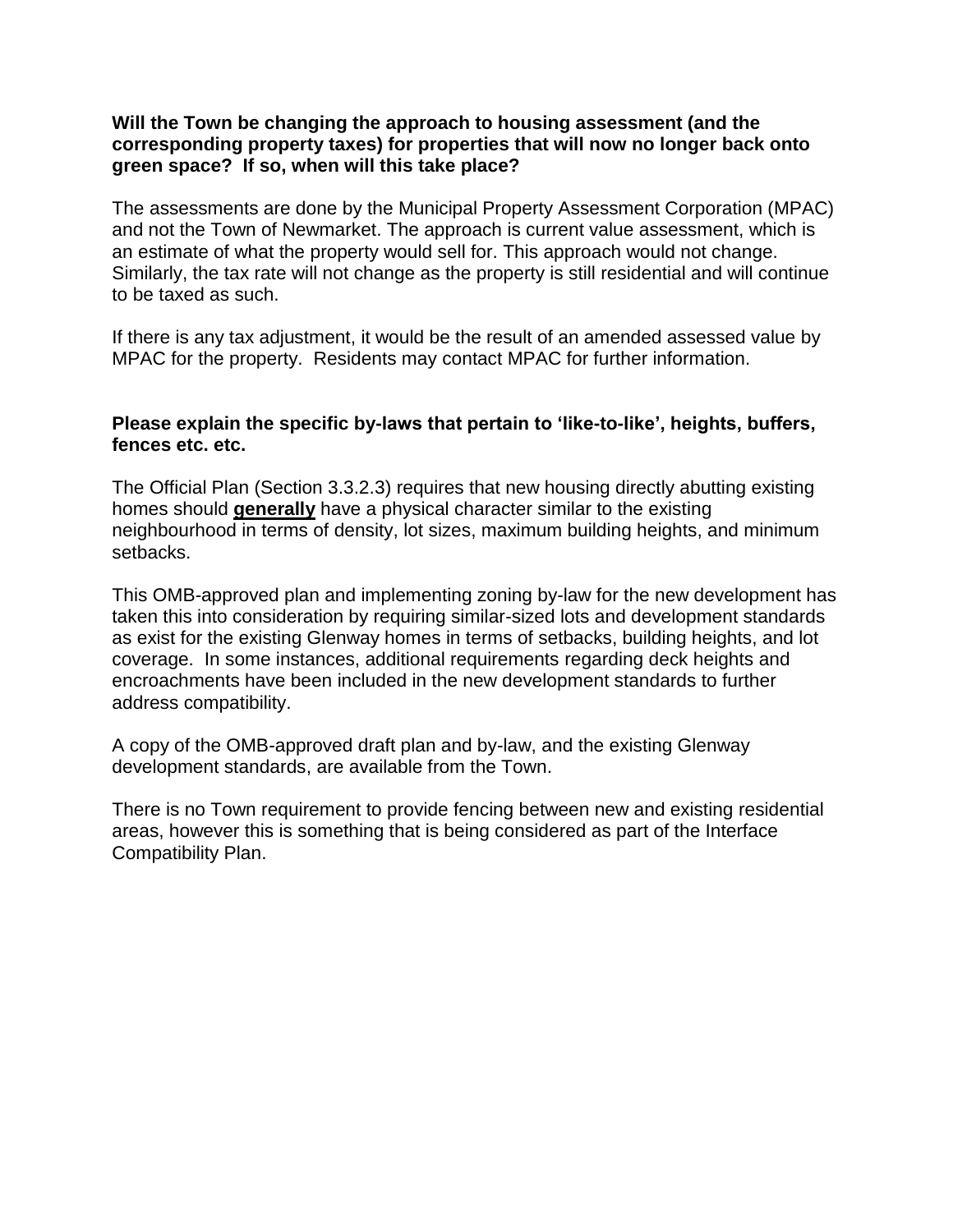**From our experience with the current McGregor Farm construction, we have very specific concerns about how the** *building process* **will be managed by the Town.** 

**Specifically:** 

**a. How will the Town manage local area parking, mud and dirt removal (ie. Road cleaning), road blockages etc. that arise from the developer's activities? We are an established neighbourhood and do not feel that we need to be further inconvenienced by issues related to construction activities on our streets.** 

As part of any development, the Town will require a Construction Management Plan from the developer that addresses such things as construction access, construction vehicle parking, and dust and mud control measures, etc. The Town's engineering consultant (RJ Burnside) oversees the construction process on behalf of the Town and corresponds with the developer and the on-site construction companies as issues may arise.

**b. Impromptu, builder driven lane closures, idling dump trucks awaiting loads etc., are all activities which should not be permitted on our streets. These are some of the issues that the Compatibility Interface Plan could address, but they have not been well managed at the McGregor Farm site, and the scope of the Marianneville construction will be much more massive and potentially intrusive.** 

The Interface Compatibility Plan is intended to address the interface between the existing and new homes, as opposed to construction activities.

Lane closures and other construction activities can be addressed to a certain extent through the Construction Management Plan and while the Town and its consultants can monitor and respond to issues as they arise, there are construction activities that are necessarily associated with the construction of new roads and lots.

#### **Water pressure is already an issue in Glenway. How will Town engineers ensure that with all this construction that it will not only remain at least at its current level, but improve.**

A Functional Servicing Report and Water Servicing Analysis Report have been submitted and will need to be approved by the Town to ensure that all Town standards are met for the new development, and that the development does not negatively impact surrounding homes in terms of water pressure, etc.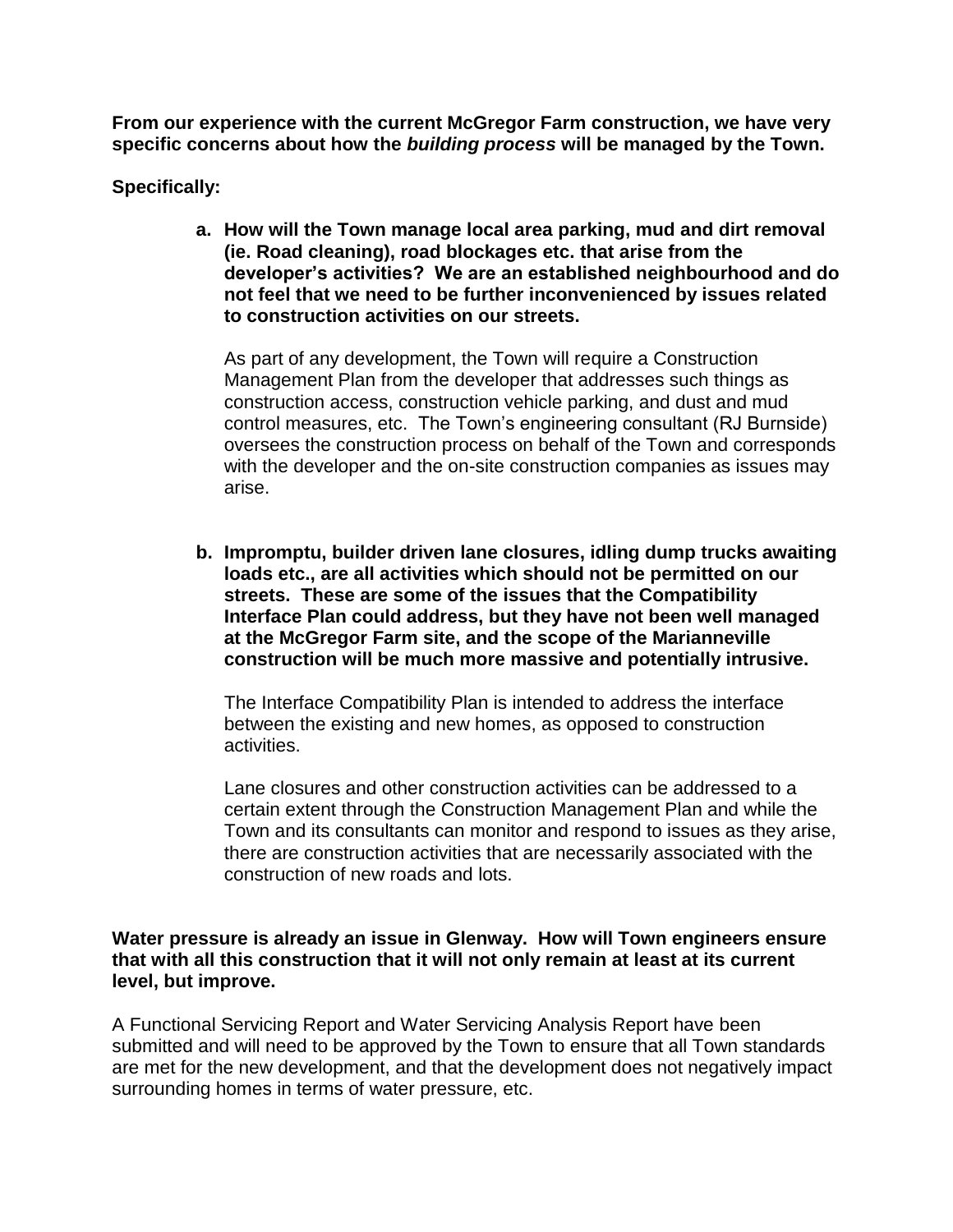The Functional Servicing Report and Water Servicing Analysis Report address such issues as water pressure, water turnover rates, fire flow, storm and sanitary infrastructure, as well as downstream capacity to service the new development.

#### **Traffic issues are anticipated to cause great inconvenience. How will the Town ensure that construction vehicles are not flooding our streets every day during the lengthy building period? With the additional units and streets, what is the anticipated impact on the traffic flow within our community? Is there a credible study that determines this impact?**

The Construction Management Plan will address construction access to the various phases of development, with a view to minimizing impacts on the existing road network.

A Traffic Study has been prepared and has been accepted by the Town. A copy of the study is available from the Town.

**Streetscape issues are a concern to many. After seeing the barrier built on the McGregor Farm site along Bathurst, and now seeing the plans for 74 townhouse/condo units on the clubhouse site, what will the impact be on the streetscape and will these buildings be built far enough back from the road and sidewalks.** 

The works associated with the McGregor Farm noise fence along Bathurst Street are not yet complete, with additional grading and plantings still to be completed to mitigate the look of the fence.

For the Glenway development, draft Urban and Architectural Design Guidelines have been prepared by a qualified architect, and each home will be required to comply with the guidelines.

The Urban Design Guidelines address such matters as community safety (e.g. Crime Prevention Through Environmental Design), street and building relationships, and guidelines for new public and private roads in terms of boulevard treatment and cycling and pedestrian use.

The Architectural Design Guidelines address such matters as architectural styles and character, façade treatment (wall cladding, exterior material colours), garage design, main entrance treatment, porches, and other architectural detailing.

The zoning by-law also addresses matters such as building setbacks, driveway length requirements, etc.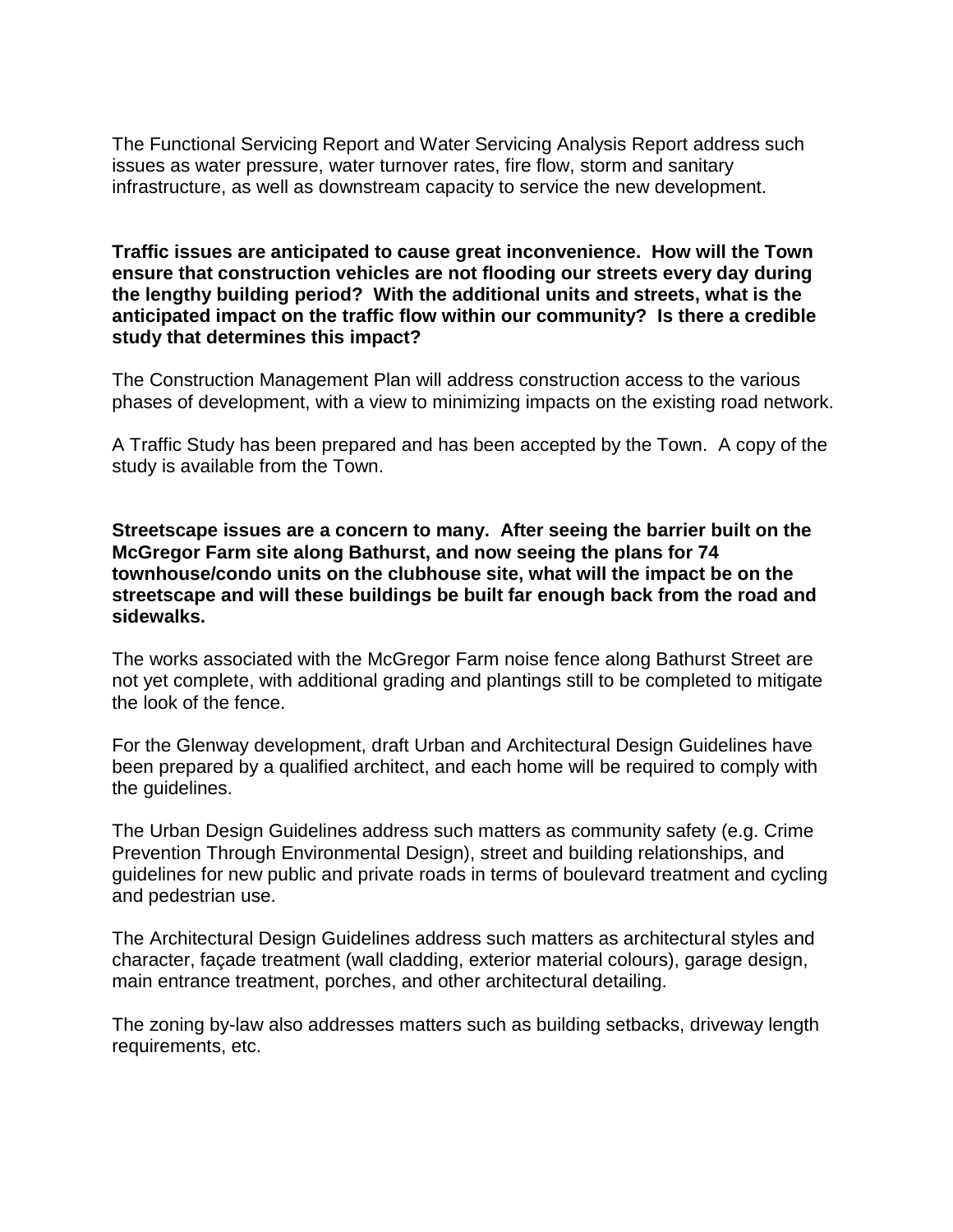**With respect to tree preservation, there appears to be a plan for which trees will stay, be relocated, or be removed. What plan exists to mitigate the loss of trees for the established neighbours as opposed to simply relocating trees to the new build area? (this is a Compatibility Interface Plan issue)** 

A tree plan has been submitted with the engineering design drawings and is under review. The extent to which trees can be saved or relocated is dependent, to a large degree, on the engineering design requirements necessary to implement the draft approved plan. Grading, servicing, and drainage requirements must first be established before it can be understood what trees can be saved and where trees can be relocated. The species of the existing trees must also be considered and whether it is appropriate to save or transplant non-native or invasive species in favour of planting new trees that are on the Town's approved list. The tree preservation and relocation details will be part of the Public Information Session once the engineering design is further developed.

The Town also has a Tree Preservation, Protection, Replacement and Enhancement Policy that seeks preserve trees where feasible and appropriate, and which requires compensation in the form of additional plantings or money (to be directed to additional tree plantings) where significant trees are to be removed as part of a development.

## **Has the Town or Staff had any preliminary discussions with the developer regarding west lands development? What did these entail?**

A pre-consultation meeting has occurred for the west lands and the developer has been advised of the studies that will be required to be submitted with a development application. Once an application is received, staff will review it and will prepare a preliminary staff report on the proposal for consideration at a future Committee of the Whole meeting.

## **Has the Town had any discussions with the developer regarding negotiation to acquire some of these lands?**

Staff has not been directed to negotiate with the developer for the acquisition of some or all of the west lands, but rather to inquire as to whether the developer would be receptive to such discussions. The developer since held a pre-consultation meeting with staff in anticipation of filing a development application for a portion of the west lands, but has indicated that they would be receptive to discussing acquisition as it relates to the future of the balance of their lands (i.e. the most westerly lands within the Oak Ridges Moraine).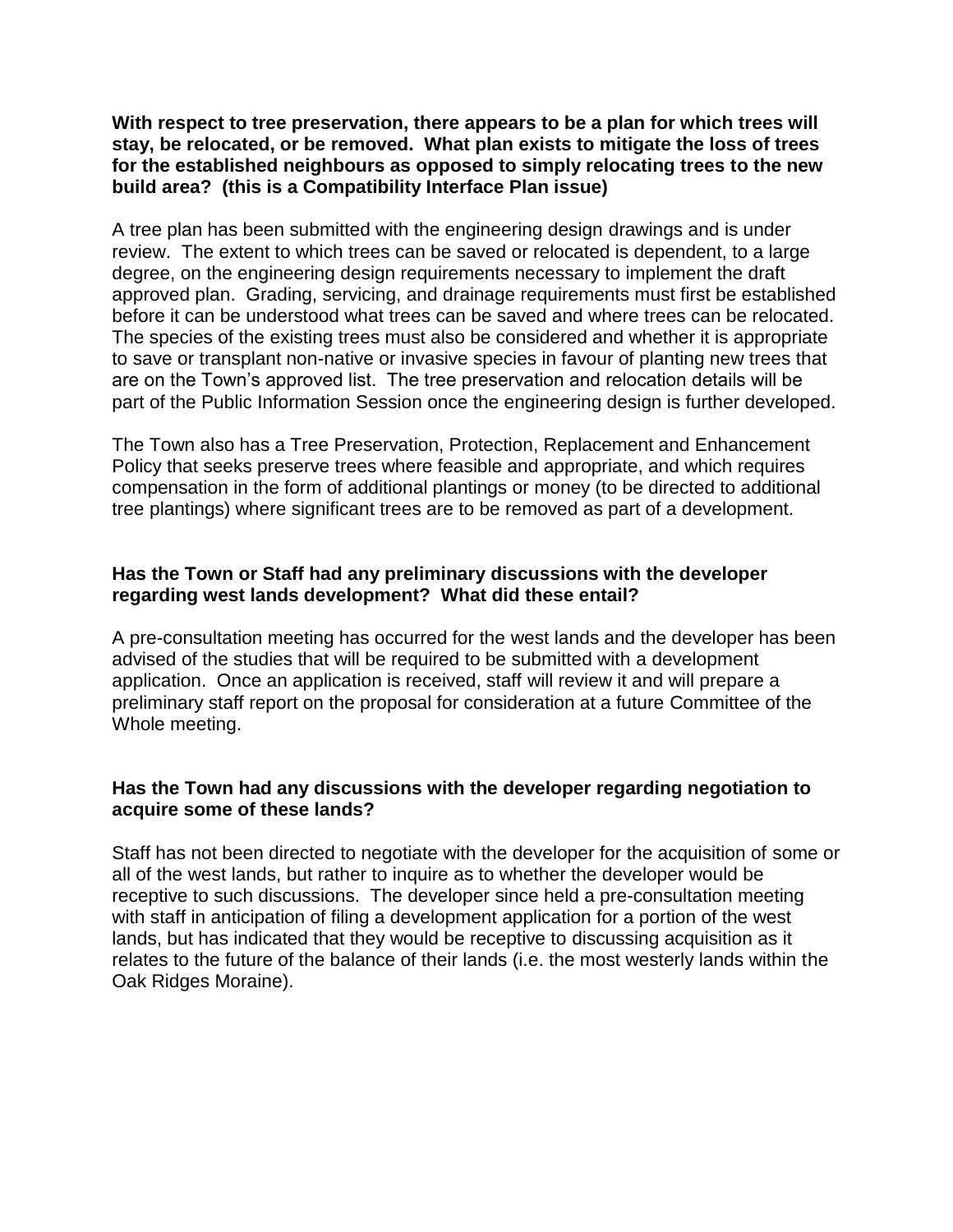#### **If residents wish to purchase parcels of land surrounding their homes would that be something the builder would consider?**

This is a private matter between the residents and the developer.

**What options exist to building something other than a gas station on the lands bordering Hwy 9? If the developer insists on proceeding with this, what kind of security or insurance do we as residents have in case of an accident being that it is so close to homes?**

There are a number of other uses for this area that are permitted through the comprehensive zoning by-law that the developer could choose to proceed with, subject to meeting the necessary parking, loading, landscaping, and other zoning requirements. In addition to a gas station, the complete list of permitted uses for this block is available from the Town or by viewing the CR-2 zoning provisions on the Town's website.

If the developer wishes to build something that is not currently permitted, a minor variance or rezoning would be required and any such application would be reviewed against the applicable Planning legislation.

#### **Will speed bumps be put in on Alex Doner near the former clubhouse to deter any drivers seeking to take a shortcut onto Bathurst?**

Requests for speed bumps would be processed through the Town's Traffic Management Plan.